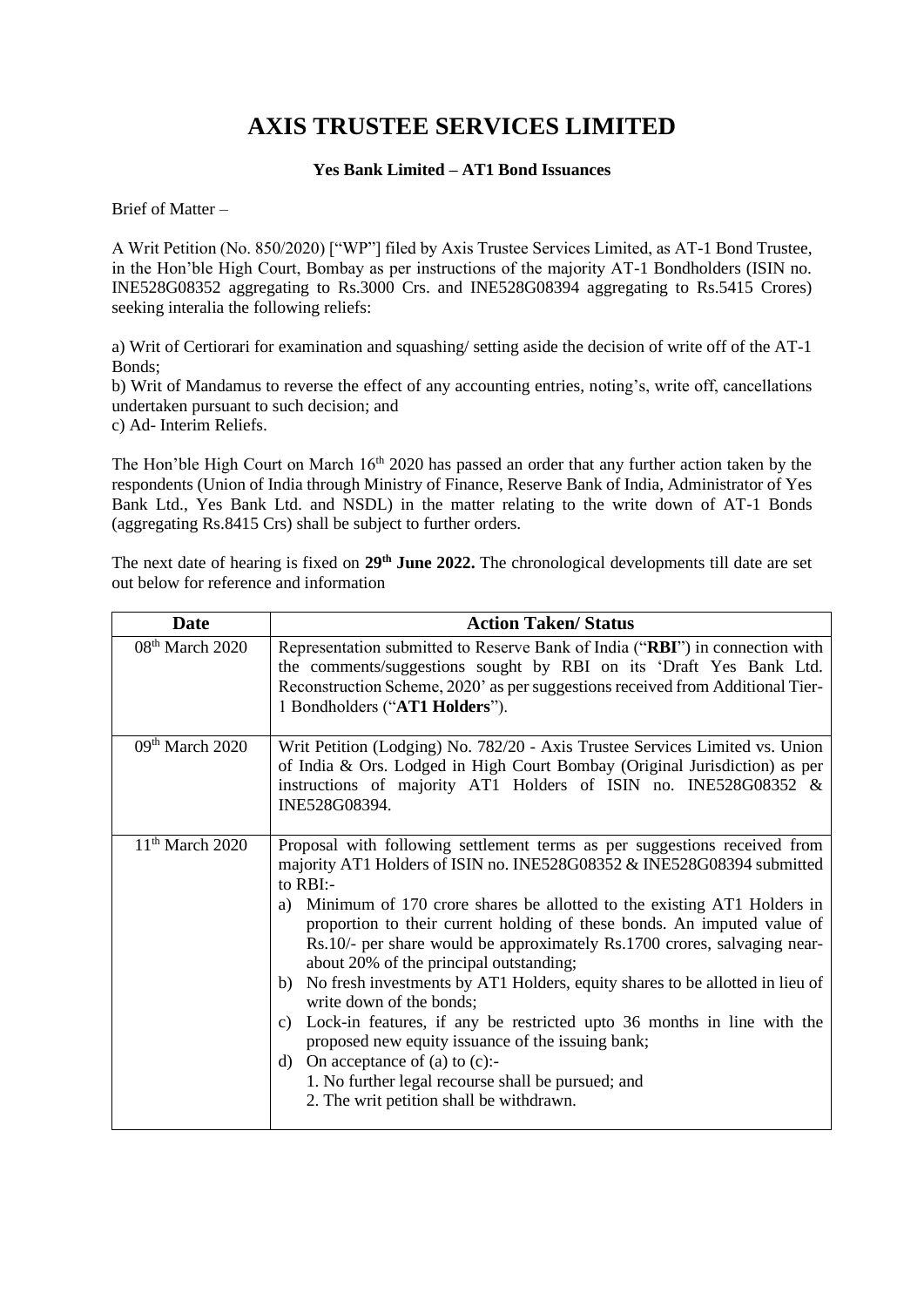| 11 <sup>th</sup> March 2020  | Detailed proposal with following settlement terms as per suggestions received<br>from majority AT1 Holders of ISIN no. INE528G08352 & INE528G08394<br>resubmitted to RBI:-<br>a) the AT1 Bonds be fully converted on the basis of a conversion ratio of<br>19,551 equity shares of Rs. 2 each of the Bank ("Equity Shares") to be issued<br>for each AT 1 Bond with a face value of Rs. 10,00,000/-.<br>AT1 Holders shall not be permitted to sell, transfer, pledge or encumber in<br>b)<br>any manner whatsoever (directly or indirectly) the Equity Shares allotted for<br>a period of three years from the date on which trading approval is granted<br>by the stock exchanges with respect to such Equity Shares.<br>subject to and upon completion of the actions set out above:-<br>c)<br>(i). such actions shall constitute the full and final settlement of all obligations<br>and liabilities of the Bank towards the AT1 Holders.<br>(ii). the AT1 Holders shall have no claims, rights or actions of any nature (in<br>law, equity or otherwise) against the Bank arising out of or in connection<br>with or in relation to any matter related to the AT1 Bonds.<br>upon notification by the RBI and / or the Government of India as applicable,<br>d)<br>of the final scheme of reconstruction of the Bank with provisions to give<br>effect to the above proposals included, and the implementation of the same |
|------------------------------|-------------------------------------------------------------------------------------------------------------------------------------------------------------------------------------------------------------------------------------------------------------------------------------------------------------------------------------------------------------------------------------------------------------------------------------------------------------------------------------------------------------------------------------------------------------------------------------------------------------------------------------------------------------------------------------------------------------------------------------------------------------------------------------------------------------------------------------------------------------------------------------------------------------------------------------------------------------------------------------------------------------------------------------------------------------------------------------------------------------------------------------------------------------------------------------------------------------------------------------------------------------------------------------------------------------------------------------------------------------------------------------------------------------------------------|
|                              | by issuance of the Equity Shares as provided in (a) above, the writ petition<br>with lodging no. 782/20 filed shall be withdrawn.                                                                                                                                                                                                                                                                                                                                                                                                                                                                                                                                                                                                                                                                                                                                                                                                                                                                                                                                                                                                                                                                                                                                                                                                                                                                                             |
| 13th March, 2020             | The 'Yes Bank Limited Reconstruction Scheme, 2020' was accorded consent by<br>the Central Government and notified in the Official Gazette on the 13th March<br>2020 and made effective. The notified scheme had no specific clause mentioning<br>write down of the AT1 Bonds as proposed in the 'Draft Yes Bank Ltd.<br>Reconstruction Scheme, 2020'.                                                                                                                                                                                                                                                                                                                                                                                                                                                                                                                                                                                                                                                                                                                                                                                                                                                                                                                                                                                                                                                                         |
| 14 <sup>th</sup> March, 2020 | Disclosure by Yes Bank Ltd. to the Stock Exchanges under Regulation 51 of the<br>SEBI (LODR) Regulations, 2015, that the AT - I Bonds amounting to Rs. 3000<br>Crs. and Rs. 5415 Crs. are fully written down and extinguished with immediate<br>effect as per clause 2.15, Annex 16 of Master Circular- Basel III Capital<br>Regulations dated July 01, 2015 read with Section 45 of the Banking Regulation<br>Act, 1949.                                                                                                                                                                                                                                                                                                                                                                                                                                                                                                                                                                                                                                                                                                                                                                                                                                                                                                                                                                                                     |
| 16 <sup>th</sup> March, 2020 | A fresh Writ Petition (No. 850/2020) has been filed by Axis Trustee Services<br>Limited, as the AT-1 Bond Trustee, in the Hon'ble High Court, Bombay as per<br>instructions of the majority AT-1 Bondholders (ISIN no. INE528G08352<br>aggregating to Rs.3000 Crs. and INE528G08394 aggregating to Rs.5415 Crores)<br>seeking interalia the following reliefs:<br>a) Writ of Certiorari for examination and squashing/setting aside the decision of<br>write off of the AT-1 Bonds;<br>b) Writ of Mandamus to reverse the effect of any accounting entries, noting's,<br>write off, cancellations undertaken pursuant to such decision; and;<br>c) Ad- Interim Reliefs.<br>The Hon'ble High Court has passed an order restraining the respondents (Union<br>of India through Ministry of Finance, Reserve Bank of India, Administrator of<br>Yes Bank Ltd., Yes Bank Ltd. and NSDL) from taking any action in the matter<br>relating to the write down of AT-1 Bonds (aggregating Rs.8415 Crs), and posted<br>the matter on 17th March 2020 for further hearing.                                                                                                                                                                                                                                                                                                                                                              |
| 17 <sup>th</sup> March 2020  | The hearing commenced and the matter stood adjourned to 18 <sup>th</sup> March, 2020.<br>The Court directed for the earlier order to continue upto 18 <sup>th</sup> March, 2020.                                                                                                                                                                                                                                                                                                                                                                                                                                                                                                                                                                                                                                                                                                                                                                                                                                                                                                                                                                                                                                                                                                                                                                                                                                              |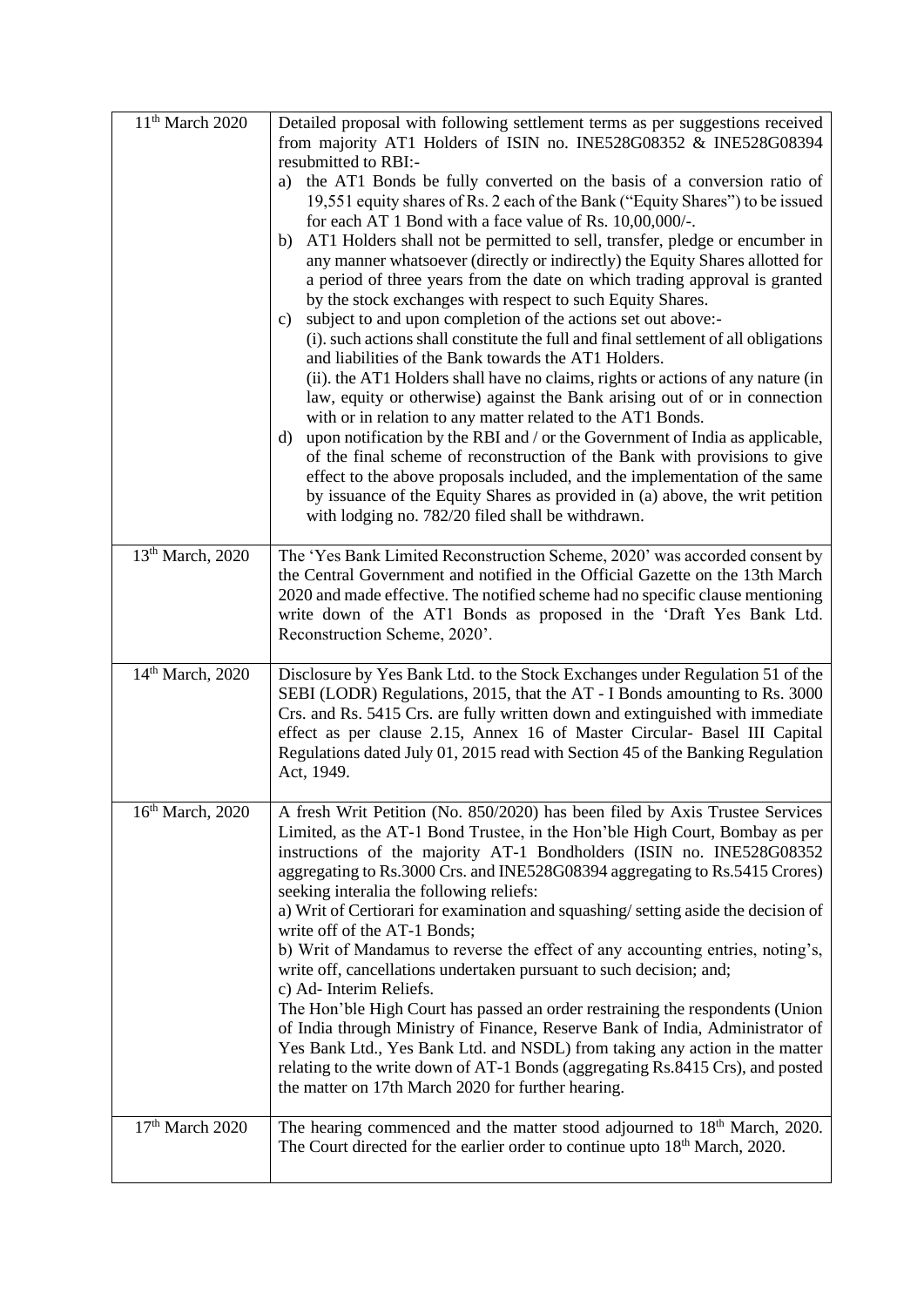| 18 <sup>th</sup> March 2020     | The matter is adjourned to 23 <sup>rd</sup> March 2020.                                                                                                                                                                                                                                                                                                                                                                                                                        |
|---------------------------------|--------------------------------------------------------------------------------------------------------------------------------------------------------------------------------------------------------------------------------------------------------------------------------------------------------------------------------------------------------------------------------------------------------------------------------------------------------------------------------|
|                                 | The Court directed that the earlier order passed on 16th March, 2020 viz., "all<br>steps taken by the Respondents shall be subject to further orders passed by this<br>Court" shall continue.                                                                                                                                                                                                                                                                                  |
| 19th March 2020                 | An application seeking amendment to the Writ Petition by impleading "Central<br>Depository Services (India) Limited [CDSL]" as party Respondent No. 6 was<br>allowed and accordingly the amendments were carried out in the court's record.                                                                                                                                                                                                                                    |
| 26 <sup>th</sup> March 2020     | In view of the lockdown declared in India till 14th April 2020, the Hon'ble High<br>Court vide Order dated 26th March, 2020 directed continuation of all interim<br>orders operating and not already continued by some other courts or authorities<br>to remain in force till 30th April, 2020.                                                                                                                                                                                |
| 15 <sup>th</sup> April 2020     | The Hon'ble High Court vide order dated 15th April 2020 extended the<br>continuation of all interim orders passed and operating till 15th June 2020.                                                                                                                                                                                                                                                                                                                           |
| 23rd May 2020                   | The Additional Affidavit seeking relief against alleged mis-selling of bonds by<br>the officials of Yes Bank to the retail investors has been e-filed with the High<br>Court Registry on 23rd May 2020. This has also been served upon the<br>Respondents.                                                                                                                                                                                                                     |
| 17 <sup>th</sup> June 2020      | The Hon'ble High Court vide order dated 15th June 2020 extended the<br>continuation of all interim orders passed and operating till 15 th July 2020.                                                                                                                                                                                                                                                                                                                           |
| 15 <sup>th</sup> July 2020      | The Hon'ble High Court vide order dated 15th July 2020 extended the<br>continuation of all interim orders passed and operating till 31st August 2020.                                                                                                                                                                                                                                                                                                                          |
| 31 <sup>st</sup> August 2020    | The Hon'ble High Court vide order dated 31st August 2020 extended the<br>continuation of all interim orders passed and operating till 30th September 2020.                                                                                                                                                                                                                                                                                                                     |
| 30 <sup>th</sup> September 2020 | The Hon'ble High Court vide order dated 30th September 2020 extended the<br>continuation of all interim orders passed and operating till 31st October 2020.                                                                                                                                                                                                                                                                                                                    |
| 29th October 2020               | The Hon'ble High Court vide order dated 29th October 2020, extended the<br>continuation of all interim orders passed and operating till 22nd December 2020<br>or until further order, whichever is earlier.                                                                                                                                                                                                                                                                    |
| 30 <sup>th</sup> December 2020  | Clarification – The Interim Order dated 16th March 2020 read with Order dated<br>18th March 2020 shall continue to be in operation until any further order is<br>passed by the Court.                                                                                                                                                                                                                                                                                          |
| 25 <sup>th</sup> March 2021     | A writ petition (L) no. 6589 of 2021 along with Interim Application no.525 of<br>2021 was filed before the Hon'ble Bombay High Court by AT1 Bondholders<br>Association against RBI and others [WP 6589]. The WP 6589 came up for<br>hearing before the divisional bench on 25th March 2021 and after hearing the<br>counsels representing all parties, the bench permitted respondents to file their<br>reply and adjourned the matter along with ATSL WP to 26th April, 2021. |
| 26 <sup>th</sup> April 2021     | The Hon'ble High Court, in line with the fresh SOP's on account of rising<br>COVID-19 cases, issued on 16th April, 2021 and 23rd April 2021 is hearing only<br>extremely urgent matters through video conferencing. Thus, the matter could not<br>be listed.                                                                                                                                                                                                                   |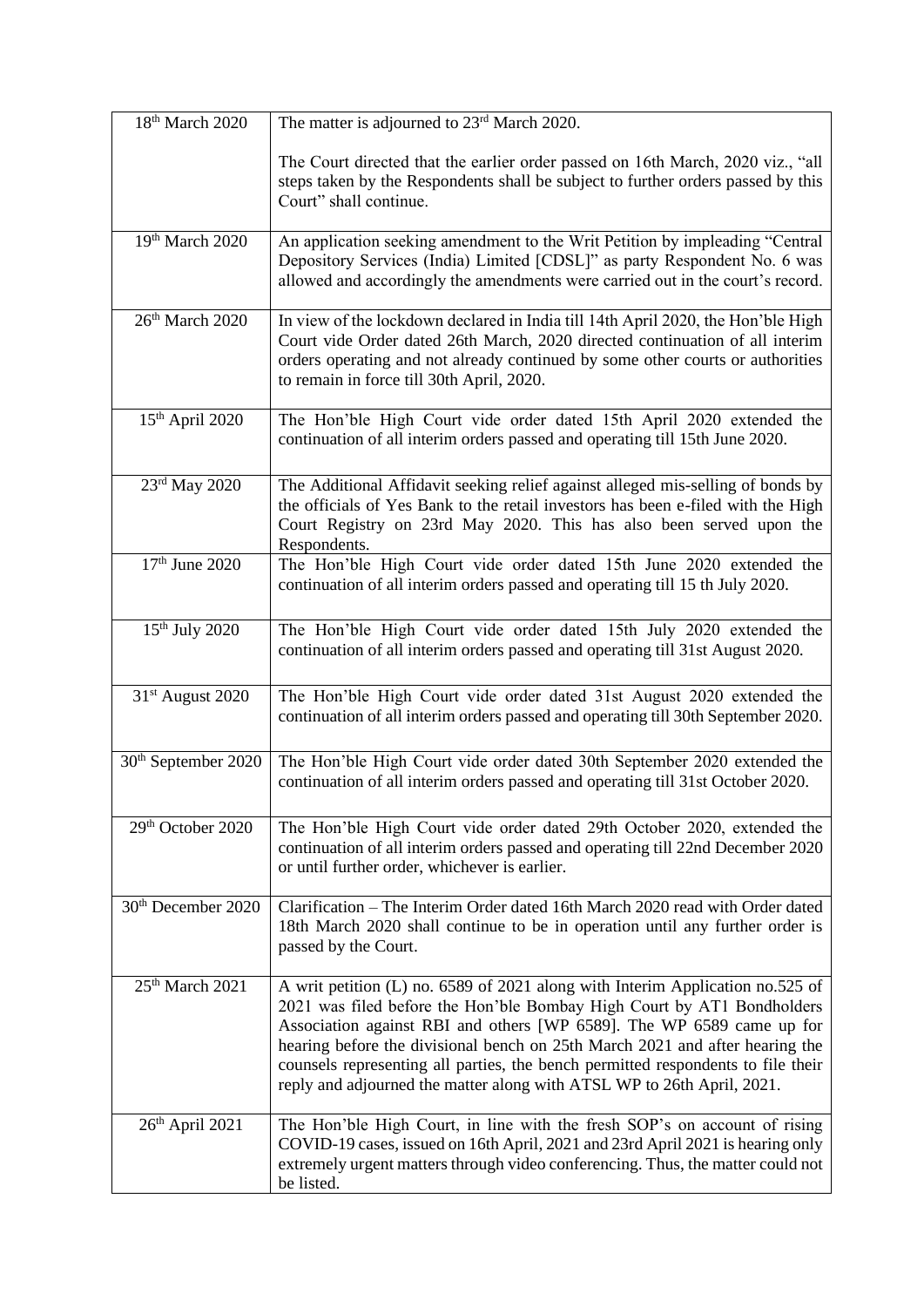| $12^{th}$ July 2021          | Sr. Counsel Mr. Janak Dwarkadas argued the matter on various grounds on<br>behalf of AT-1 Bond Holders. The Hon'ble Court took cognizance of the said<br>points. Supportive arguments were also advanced on behalf of the individual<br>bond holders represented by their respective Senior Counsels. The Hon'ble<br>Bench enquired whether there is any alternative remedy available to the Trustee<br>which was promptly answered by our counsel in the negative.                                                                          |
|------------------------------|----------------------------------------------------------------------------------------------------------------------------------------------------------------------------------------------------------------------------------------------------------------------------------------------------------------------------------------------------------------------------------------------------------------------------------------------------------------------------------------------------------------------------------------------|
|                              | Counsel for RBI apprised that the physical copy of the Affidavit in Reply will<br>be tendered and prayed for liberty. Our counsel's sought liberty to tender the<br>Affidavit in Rejoinder. The Court directed the parties to complete pleadings and<br>the next date of hearing is 19th July 2021.                                                                                                                                                                                                                                          |
| $13th$ July 2021             | The Hon'ble High Court passed an order dated 12th July 2021 which reads<br>"Office to accept replies and rejoinder by next date. Stand over to 20th July<br>2021". The next date of hearing is 20th July 2021.                                                                                                                                                                                                                                                                                                                               |
|                              | In terms of the order, our counsels have filed the Rejoinder in the registry with<br>the copies served on the respective lawyers for the Defendants.                                                                                                                                                                                                                                                                                                                                                                                         |
| $20th$ July 2021             | The matter was listed to be heard on 17th August 2021.                                                                                                                                                                                                                                                                                                                                                                                                                                                                                       |
|                              | The Hon'ble bench granted two (2) weeks' time to Yes Bank Ltd., to file an<br>Affidavit in reply with liberty to ATSL to file its rejoinder within one (1) week<br>thereafter. The court directed the individual bondholders to file a separate<br>application for tagging their matters with ATSL's Writ Petition.                                                                                                                                                                                                                          |
| 17 <sup>th</sup> August 2021 | Affidavit in reply filed on 16th August 2021 by Respondent no.3 [Mr. Prashant<br>Kumar] and Respondent no.4 [Yes Bank Ltd.,]. A Rejoinder to the Affidavit in<br>reply filed by Respondent No's. $3 \& 4$ is being finalised and shall be filed by our<br>counsel's.                                                                                                                                                                                                                                                                         |
|                              | The registry of the Bombay High Court has informed that the division bench<br>comprising Hon'ble Mr Justice KR Shriram and the Hon'ble Mr Justice Abhay<br>Ahuja will not be presiding on 17th and 18th August 2021. Thus, the matter<br>could not be heard on 17th August 2021 and will be listed on another date which<br>is yet to be notified by the registry.                                                                                                                                                                           |
| 23rd August 2021             | A separate WP filed by Bondholders i.e. Indiabulls Housing Finance Ltd<br>("IHFL") was taken up for hearing by the Division Bench comprising Hon'ble<br>Mr Justice KR Shriram and the Hon'ble Mr Justice Abhay Ahuja. Our counsel's<br>informed the Hon'ble Bench that ATSL WP was listed on 17th August 2021<br>along with other connected matters could not be heard and the next date of<br>hearing is notified as 25th August 2021. Accordingly, the Court directed that all<br>matters on the said issue be listed on 25th August 2021. |
| $25th$ August 2021           | The WP along with other connected matters were taken up by the Division Bench<br>comprising Hon'ble Justice K.R. Shriram and Justice Abhay Ahuja on 25th<br>August 2021, wherein the bench was informed about the current status and that<br>the affidavit in reply was filed by Yes Bank and served upon us on 17th August<br>2021, for which our counsels requested the Hon'ble Court to grant 7 to 10 days<br>to file the affidavit in rejoinder in order to complete all the pleadings and                                               |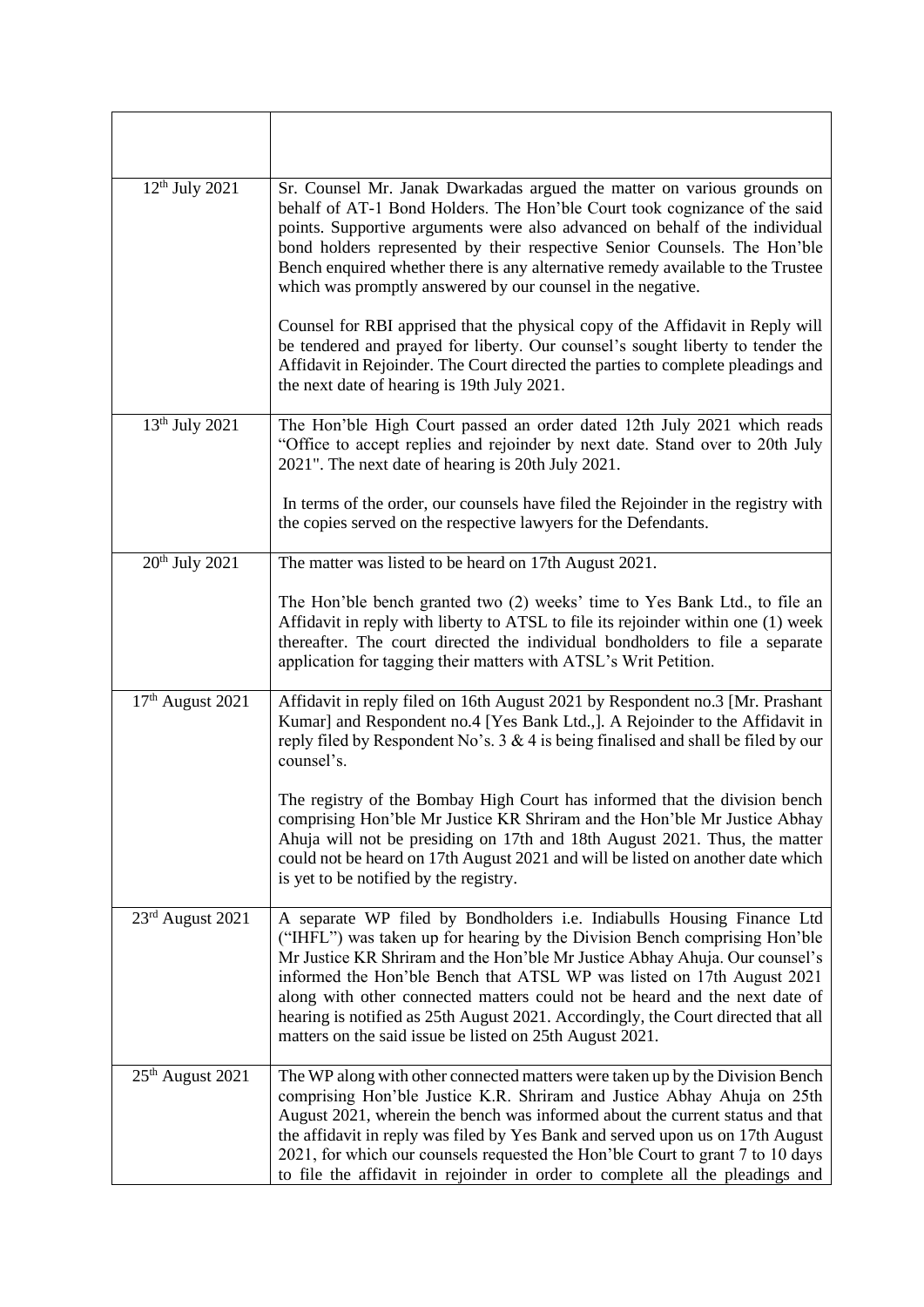|                                | commence hearing of the Petition on merits, to be decided finally at the<br>admission stage.                                                                                                                                                                                                                                                                                                                                                                                                                                                                                                                                                                                                                                                                                                    |
|--------------------------------|-------------------------------------------------------------------------------------------------------------------------------------------------------------------------------------------------------------------------------------------------------------------------------------------------------------------------------------------------------------------------------------------------------------------------------------------------------------------------------------------------------------------------------------------------------------------------------------------------------------------------------------------------------------------------------------------------------------------------------------------------------------------------------------------------|
|                                | Further, an order was passed removing the matter from the assignment of the<br>present bench as Justice K.R. Shriram cannot hear the group of matters. As a<br>result of the said order, a fresh application will have to be made before the<br>Hon'ble Chief Justice for assigning the present matter and the other connected<br>petitions to another Bench except Justice K.R. Shriram and Justice K.K. Tated.<br>An appropriate application for assigning the Special Bench for the present matter<br>can be made to the Hon'ble Chief Justice, however, in view of the probable<br>change in judicial assignment which may be notified next week, our counsels<br>have advised to wait before such application is filed. The next date of hearing is<br>yet to be notified by the registry. |
| 25 <sup>th</sup> November 2021 | The WP is fixed for hearing before the Division Bench comprising of Hon'ble<br>Justice G.S Patel and Justice Madhav Jamdar on 02nd December 2021.                                                                                                                                                                                                                                                                                                                                                                                                                                                                                                                                                                                                                                               |
| 2 <sup>nd</sup> December 2021  | The Affidavit in Rejoinder to the Reply filed by Respondent No's 3 and 4 was<br>filed on 2nd December 2021. The matter was listed to be heard on the said date<br>however, it did not reach for hearing. It is likely to be listed as per the date to be<br>notified by the High Court Registry in the next week. Further, if no date is<br>notified by the registry, our counsels shall make an application for listing of the<br>matter.                                                                                                                                                                                                                                                                                                                                                      |
| 9 <sup>th</sup> December 2021  | On enquiring with our counsels, we were informed that while attending the<br>Court, they observed, when attempts were made before the Division bench by<br>other parties to mention for preponement of matters, the Court refused to accede<br>to such request and in fact posted the matters beyond vacation. The senior<br>counsel has advised to await the next date as fixed by the Court. At present the<br>next date of hearing as it stands is 21st December 2021.                                                                                                                                                                                                                                                                                                                       |
| 21 <sup>st</sup> December 2021 | The Counsel appeared on behalf of the Petitioner, Axis Trustee Services Limited<br>and made certain submissions on behalf of the Bond Holders and how their rights<br>have been prejudiced by the illegal acts of the Administrator of Yes Bank. The<br>Counsel also apprised the Court that the pleadings are complete, and the matter<br>is now required to be finally heard. Severe prejudice caused to the Bond Holders<br>(on account of the matter not being listed during the entire lockdown though<br>several attempts were made towards the same) was also brought to the Court's<br>notice. The matter is now listed on 3rd January, 2022.                                                                                                                                           |
| 03rd January 2022              | The matter was heard on 03rd January 2022 wherein Senior Counsels on behalf<br>of ATSL appeared and apprised the Court of the issue involved. Yes Bank's<br>Counsel sought liberty of the Bench to file an Affidavit in Sur-Rejoinder to a<br>limited extent to deal with the Rejoinder filed by ATSL dated 30th November<br>2021. Additionally, the Counsel representing Yes Bank also made a request for<br>completing pleadings in other Petitions, to which our Senior Counsels countered,<br>stating that this was an attempt to keep proceedings hanging and open ended<br>which should not be allowed. The Bench took cognizance of the submissions<br>advanced. The Bench further observed that the outcome of the lead Petition will<br>determine the fate of the other petitions.     |
|                                | All parties were directed as a last chance to complete the pleadings on or before<br>28th January 2022. Liberty was granted to Yes Bank to file a limited Sur<br>Rejoinder. Parties were also directed to file their written submissions/ Advance                                                                                                                                                                                                                                                                                                                                                                                                                                                                                                                                               |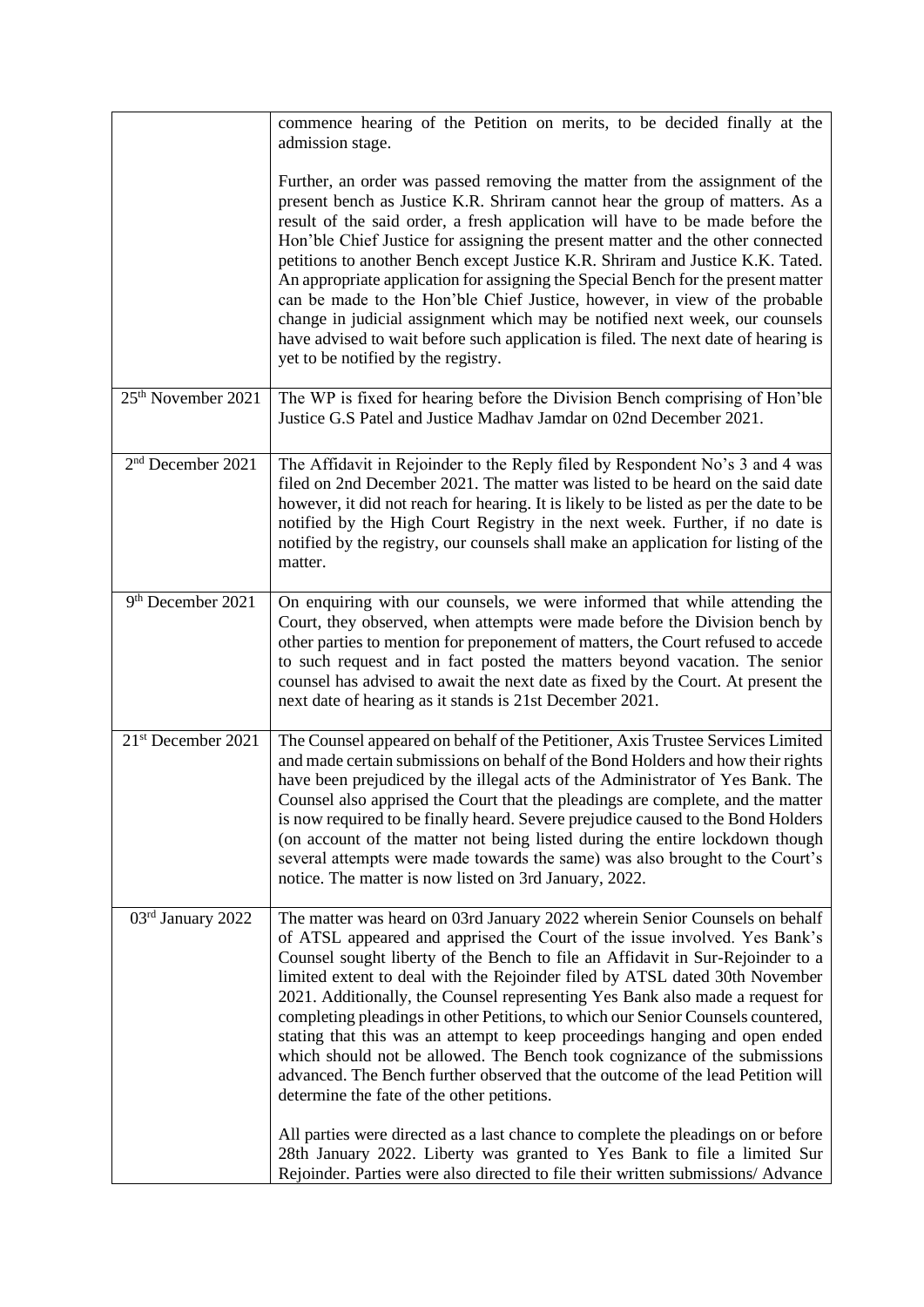|                                | note of arguments before the next date of hearing. Accordingly, The Hon'ble<br>Division Bench comprising the Hon'ble Justice G.S. Patel and Justice Madhav<br>Jamdar fixed the date of final hearing of the WP on 10th February 2022.                                                                                                                                                                                                                                                                                                                                                                                                                                                                                                          |
|--------------------------------|------------------------------------------------------------------------------------------------------------------------------------------------------------------------------------------------------------------------------------------------------------------------------------------------------------------------------------------------------------------------------------------------------------------------------------------------------------------------------------------------------------------------------------------------------------------------------------------------------------------------------------------------------------------------------------------------------------------------------------------------|
| 15 <sup>th</sup> February 2022 | The WP though specifically directed to be listed for final hearing on 10th<br>February 2022, was not taken up by the Bench. We have been informed by our<br>counsels that Bombay High Court has commenced with physical hearing on 14th<br>February 2022 and the next date shall be notified by the Registry. Our counsels<br>shall be mentioning the matter before the Bench for getting the Petition listed for<br>hearing and final disposal.                                                                                                                                                                                                                                                                                               |
| 5 <sup>th</sup> March 2022     | The Division Bench comprising of their Lordships the Hon'ble Mr. Justice G. S.<br>Patel and the Hon'ble Mr. Justice Madhav Jamdar have fixed the final hearing<br>of the Writ Petition along with all the connected Petitions on 11th March 2022<br>at 2:30 p.m.                                                                                                                                                                                                                                                                                                                                                                                                                                                                               |
| 11 <sup>th</sup> March 2022    | The WP was listed to be heard on 11th March 2022. However, their Lordships<br>announced that the matters fixed in the afternoon on the regular causelist shall<br>not be taken up on the said day. In view thereof, the WP along with all the<br>connected Petitions shall be now assigned a fresh date for final hearing.                                                                                                                                                                                                                                                                                                                                                                                                                     |
| 22 <sup>nd</sup> March 2022    | The Writ Petition is notified to be listed on 1st April 2022 at 2:30 p.m.                                                                                                                                                                                                                                                                                                                                                                                                                                                                                                                                                                                                                                                                      |
| 1 <sup>st</sup> April 2022     | The Writ Petition was not listed on 1st April 2022 therefore our counsels<br>mentioned the matter at 11:00 a.m. and apprised the court that despite the matter<br>being listed over the last 2 months, it was not heard. Appreciating our counsel's<br>submissions, the Court directed the matter to be heard on 8th April, 2022 at 2.30<br>pm.                                                                                                                                                                                                                                                                                                                                                                                                |
| 8 <sup>th</sup> April 2022     | The Writ Petition along with other connected Petitions were listed on the board<br>of the Division Bench comprising Their Lordships, Hon'ble Mr. Justice G. S.<br>Patel and Hon'ble Mr. Justice Madhav Jamdar.                                                                                                                                                                                                                                                                                                                                                                                                                                                                                                                                 |
|                                | Our Counsels submitted that the said petitions are to be taken up for hearing. The<br>bench, however, expressed its inability to take up any final hearing matters<br>owing to the pendency of regular matters for admission before the court and<br>directed the Associate to fix up the hearing on any other date. In view of the<br>aforesaid, the Petitions shall be now assigned a fresh date for final hearing                                                                                                                                                                                                                                                                                                                           |
| 7 <sup>th</sup> June 2022      | The Writ Petition was listed on 7th June 2022 before the Division Bench<br>comprising the Hon'ble Mr. Justice S. V. Gangapurwala and the Hon'ble Mr.<br>Madhav Jamdar for directions. Our counsels appeared on our behalf. The RBI,<br>Yes Bank Ltd, and the other bond holders who have filed separate Writ Petitions<br>were also represented by their respective Counsels. The Bench was apprised of<br>the orders passed from time to time and that the Petition was pending final<br>hearing pursuant to the order of the Supreme Court. Our counsels made a request<br>to the Bench to hear all the matters expeditiously. The Bench, after hearing the<br>submissions, directed all the matters to be finally heard on 21st June, 2022. |
| $21st$ June 2022               | The final hearing of the WP started today before the Division Bench comprising<br>their Lordships the Hon'ble Mr. Justice S. V. Gangapurwala and the Hon'ble<br>Mr. Justice M. S. Modak and during the hearing, the Counsels briefed in the                                                                                                                                                                                                                                                                                                                                                                                                                                                                                                    |